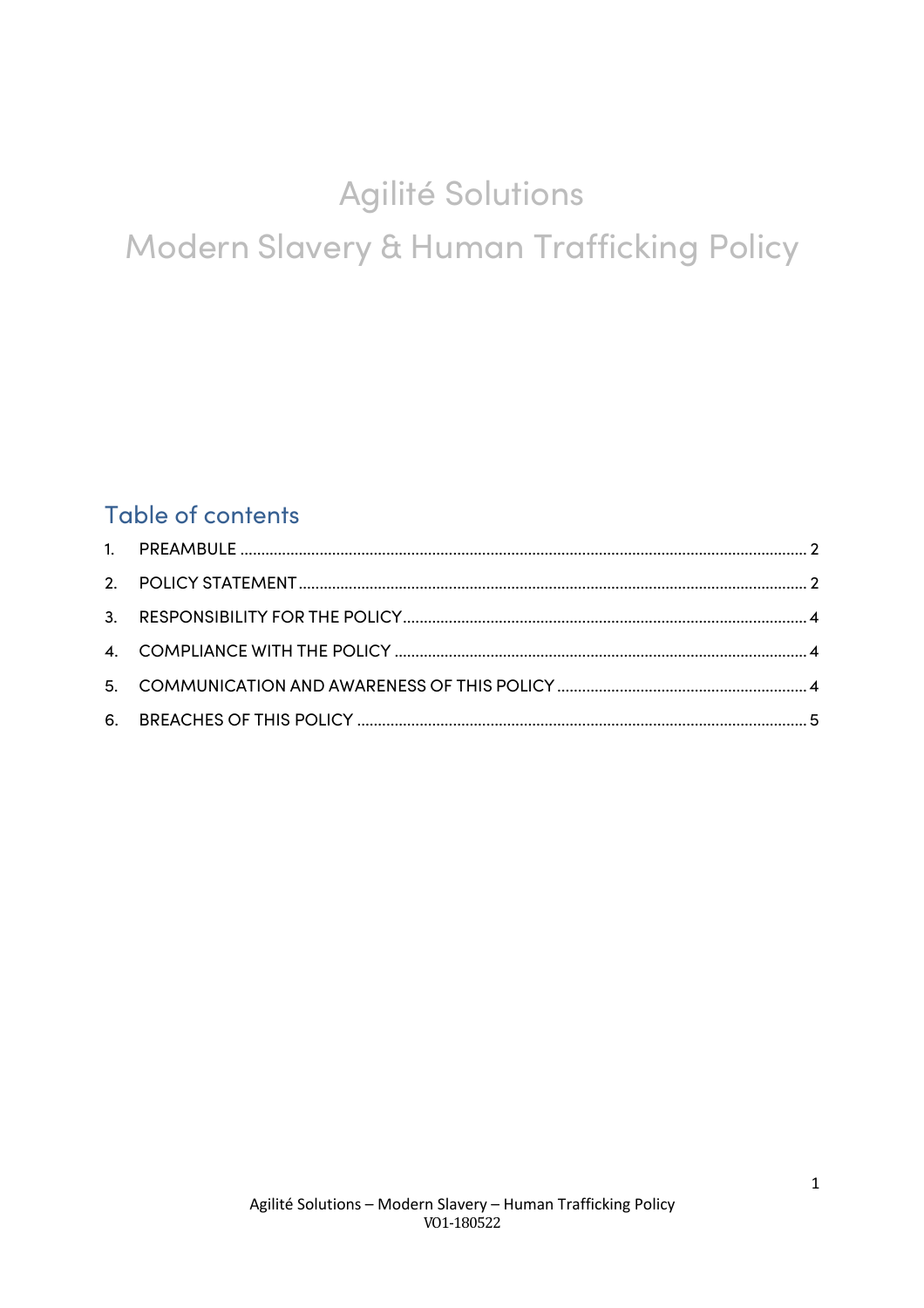#### **1. PREAMBULE**

Agilité Solutions is committed to ensuring that there is no modern slavery or human trafficking in any part of our business and in so far as is possible to requiring our suppliers hold similar views.

Our Anti-slavery Policy Statement reflects our commitment to acting ethically and with integrity in all our business relationships and to implementing and enforcing effective systems and controls to ensure slavery and human trafficking is not taking place anywhere in our supply chains.

This Policy takes into account and supports, the policies, procedures and requirements documented in our Quality Management Systems, compliant with the requirements of ISO 9001:2015 and ISO 14001:2015. The implementation and operation of these management systems underlines our commitment to this policy statement.

This policy is in accordance with Section 54 of the Modern Slavery Act 2015 and constitutes our slavery and human trafficking statement.

#### **2. POLICY STATEMENT**

**2.1** Slavery is illegal and a violation of human rights. There are many forms of Modern Slavery including; forced labour, child labour, exploitation, being controlled by an employer, debt bondage, being physically constrained, being sold or treated as a commodity and having restrictions on freedom of movement. These acts involve a person losing their freedom by being exploited by another for personal or commercial gain.

**2.2** Agilité Solutions has a zero-tolerance approach to Modern Slavery. We are committed to acting ethically and with integrity in all our business dealings and relationships. We will implement and enforce effective systems and controls to ensure Modern Slavery is not taking place in our own business or supply chains.

**2.3** We are committed to ensuring our business is transparent, as such we comply with the disclosure obligations under the Modern Slavery Act 2015.

**2.4** Agilité Solutions expects our contractors, suppliers and other business partners to uphold high standards in all business practices; as part of the contracting process, we include prohibitions against the use of staff sourced from forced, compulsory or trafficked labour, anyone held in slavery or servitude. Agilité Solutions expects their suppliers to hold these high standards.

**2.5** Agilité Solutions monitor all of our supply chains to ensure they comply with the Modern Slavery Act 2015, In addition to this, to check compliance; we periodically audit our supply chain making sure they adhere to our predetermined criteria.

**2.6** This policy applies to all persons working for, or on behalf of Agilité Solutions Group, in any capacity. This includes but does not limit the policy applicability to; employees, agency workers, temporary staff, agents, contractors, external consultants, third-party representatives and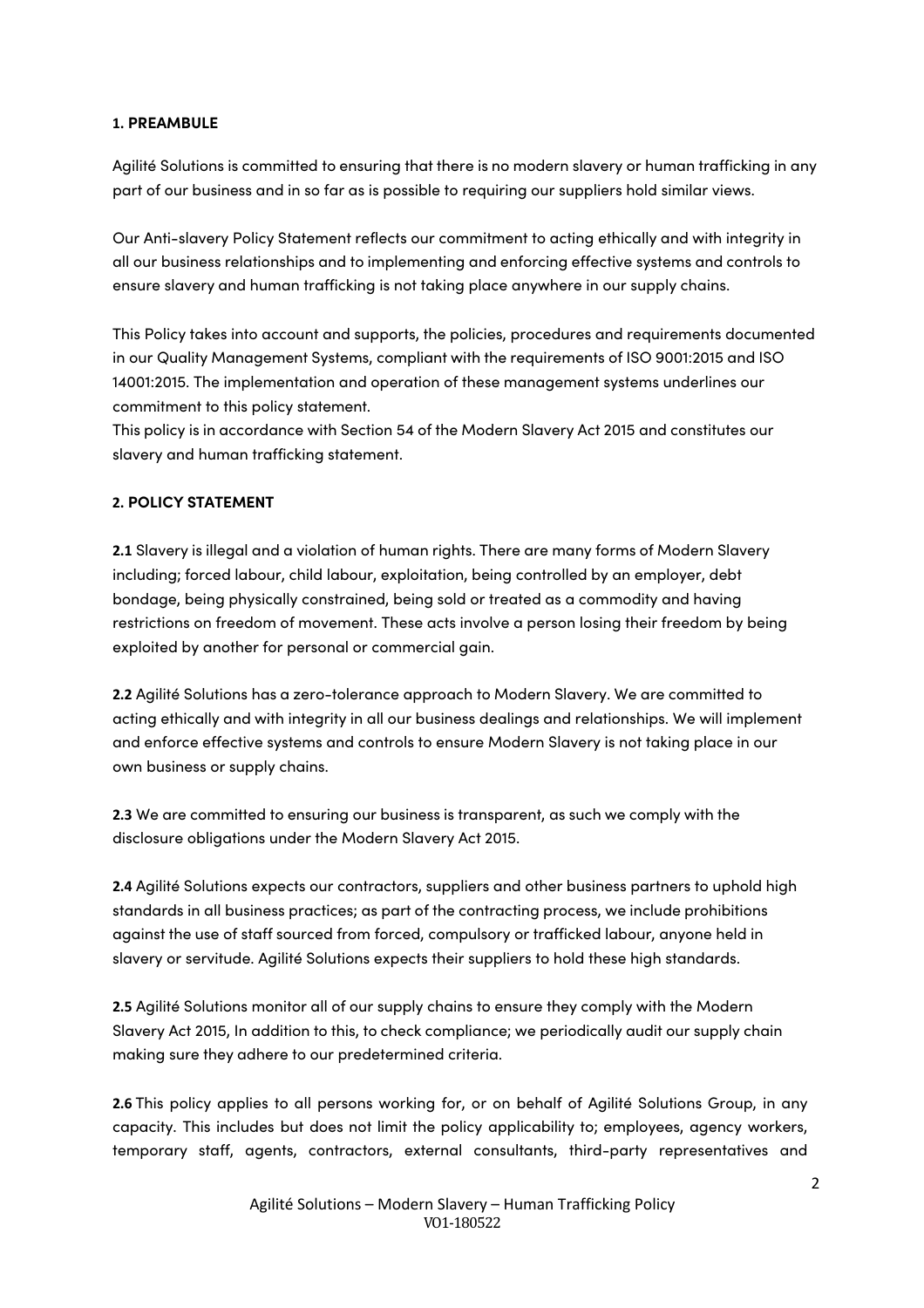business partners.

**2.7** This policy does not form part of any employee's contract of employment, and we reserve the right to amend it at any time.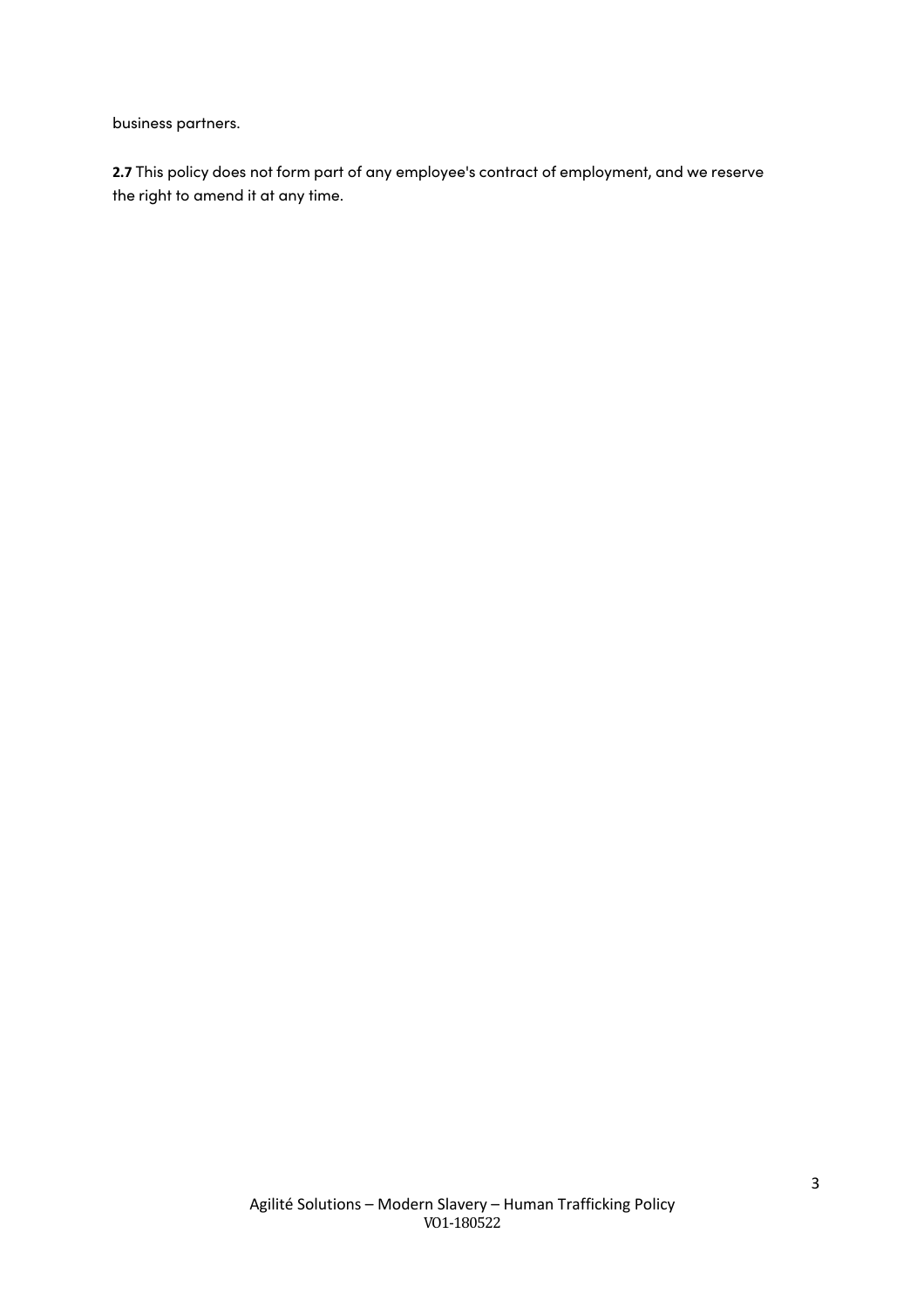#### **3. RESPONSIBILITY FOR THE POLICY**

**3.1** The Agilité Solutions Group Board of Directors has overall responsibility for ensuring this policy complies with Agilité Solutions Groups legal and ethical obligations, and that all those under our control comply with it.

**3.2** The Agilité Solutions Groups Human Resources Manager has primary responsibility for implementing this policy. This includes responsibility for the monitoring of its use and effectiveness, auditing of internal control systems and procedures. The Human Resources Manager is responsible for updating the policy to reflect any changes in legislation.

**3.3** Management at all levels within Agilité Solutions Group are responsible for ensuring those reporting to them understand and comply with this policy, and, are given adequate and regular training on Modern Slavery.

**3.4** Agilité Solutions Group employees are invited to comment on this policy and suggest ways in which it might be improved. Comments, suggestions and queries are encouraged and should be addressed to your Line Manager.

## **4. COMPLIANCE WITH THE POLICY**

**4.1** You must ensure that you read, understand and comply with this policy.

**4.2** All Agilité Solutions Group employees are responsible for the prevention, detection and reporting of Modern Slavery in any part of our business or supply chains. Employees are required to avoid any activity that might lead to a breach of this policy, and the Modern Slavery Act 2015.

**4.3** You must notify your manager as soon as possible if you believe or suspect that, a conflict with, or breach of, this policy has occurred, or may occur, in the future. You can also report any suspected breach by following our Whistleblowing Policy.

**4.4** Employees are encouraged to raise concerns about suspicions of Modern Slavery in any parts of our business or supply chains at the earliest possible stage

## **5. COMMUNICATION AND AWARENESS OF THIS POLICY**

**5.1** Our zero-tolerance approach to Modern Slavery is communicated to all suppliers, contractors and business partners at the outset of our business relationship with them. Suppliers are asked to comply with our Anti- Slavery and Human Trafficking policy from the onset of the relationship. Suppliers who are unwilling to comply will not be on boarded.